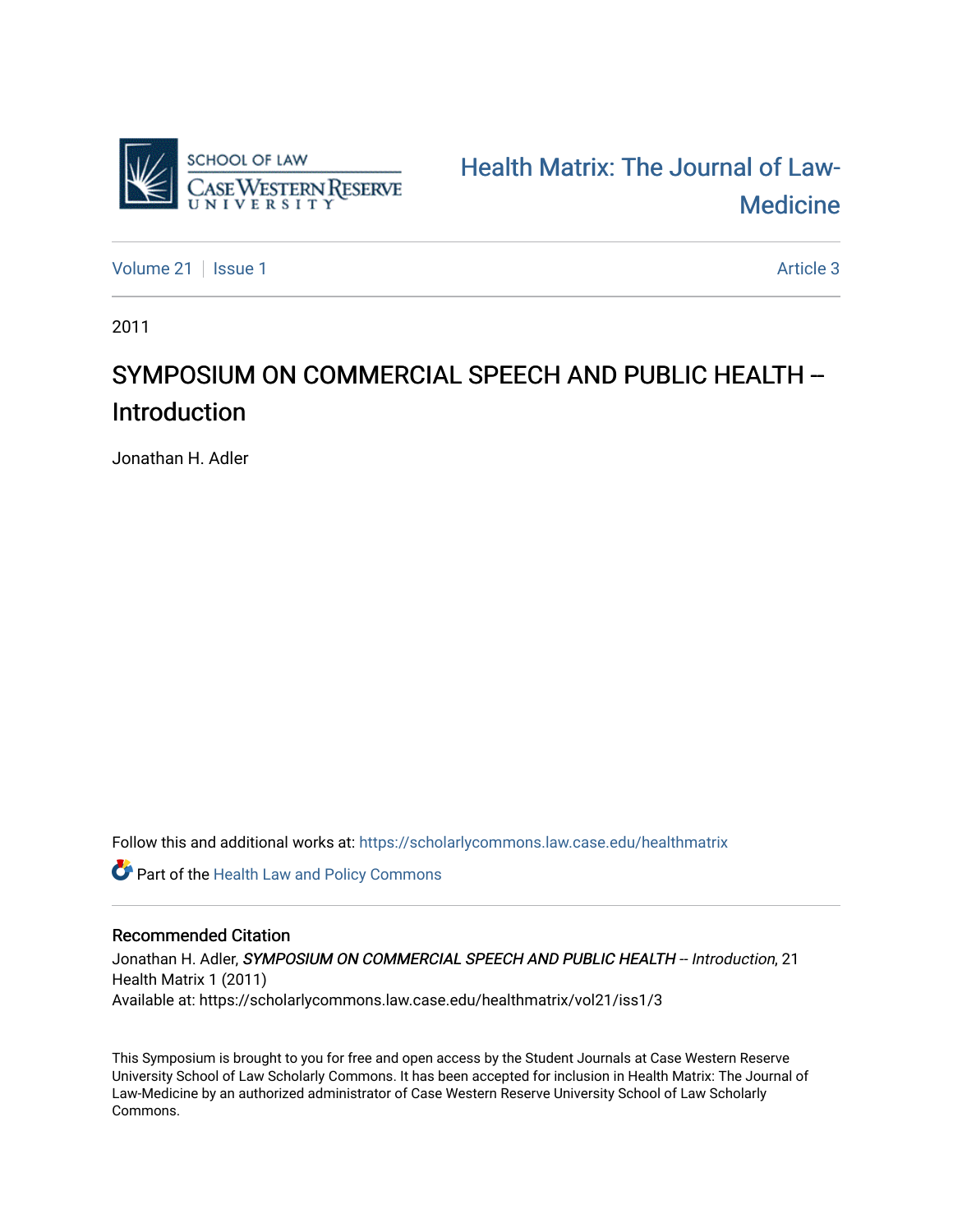## **SYMPOSIUM ON** COMMERCIAL **SPEECH AND PUBLIC** HEALTH

#### Jonathan H. Adler<sup>t</sup>

#### **INTRODUCTION**

Americans have access to more health-related information today than ever before. Consumers are bombarded with medical messages and flooded with health-based claims. Television and magazine advertisements inform consumers about everything from insomnia and erectile dysfunction to the importance of dietary fiber and the alleged**ly** wondrous properties of pomegranates. Product labels and promotions provide more food for thought about fat, sodium, and carbohydrates; nutritional supplement makers further supplement consumer nutritional information. Were that not enough, the internet provides access to still more data (and opinion), much of it of questionable provenance and reliability.

Does this cornucopia of information inform consumers and make them better off? Or is it too much? Can consumers adequately process all the messages they receive to make more informed decisions? **If** health information overload is producing a cacophony of competing voices, do consumers need help from government agencies or other expert intermediaries? And is the problem one of quantity or quality? That is, would consumers be better off hearing less, or just hearing less information of a certain type from certain sources. More information may be better only if it is sufficiently accessible, educational, and reliable.

The policy calculus is complicated **by** the constitutional protection of commercial speech. For several decades, the Supreme Court has held that the First Amendment protects commercial speech, including advertisements and product promotions. As the Court explained in *United States v. United Foods,* "[t]he fact that the speech is in aid of a commercial purpose does not deprive respondent of all First Amendment protection."<sup>1</sup> Protections provided for commercial speech may

t Professor of Law and Director of the Center for Business Law **&** Regulation, Case Western Reserve University School of Law.

**<sup>&#</sup>x27; 533 U.S.** 405, 410 (2001).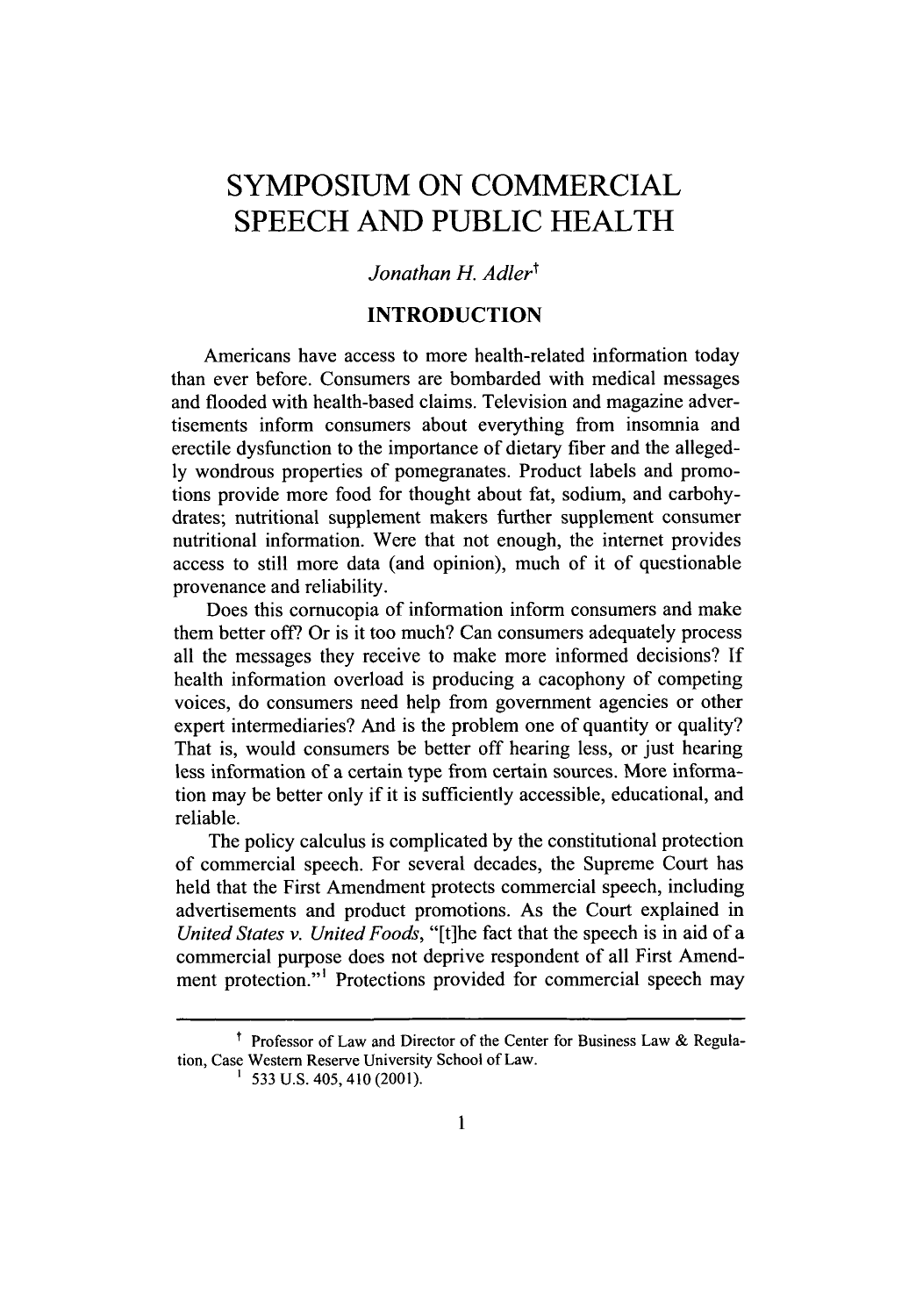be less robust than those for core political speech (at least for now), but are still substantial.<sup>2</sup> Among other things, the Court has held the First Amendment embodies a clear preference for more speech, not less. This doctrine applies with no less force in the health context. From the start, the Supreme Court has applied its commercial free speech doctrines in a health-policy context, beginning with *Virginia State Board of Pharmacy v. Virginia Citizens Consumer Council3* in **1976** and continuing through *Thompson v. Western States Medical Center.4*

Does the constitutional protection of commercial speech impair the government's ability to protect and promote public health? Or does the commercial speech doctrine itself enhance consumer education and harness market competition to advance public health? Do First Amendment limitations on regulation of commercial messages unduly retard governmental efforts to safeguard consumers? Or do they properly constrain illiberal paternalism? **If** the Court has been over-protective of health-related commercial speech, is there a principled place to redraw the line? And how should those governmental agencies entrusted with the power to protect public health and welfare respond to these constitutional constraints?

The editors of *Health Matrix* have assembled a group of experts from academia and legal practice to address these and related questions arising at the intersection of commercial speech and public health. Some contributors focus on the legal and constitutional questions provoked **by** First Amendment protection of health-related commercial speech, while others focus on matters of policy. The resulting collection seeks to inform the ongoing debate about the best legal and prudential balance between commercial free speech and public health, particularly in the context of Food and Drug Adminis-

<sup>&</sup>lt;sup>2</sup> The current test for the constitutionality of limitations on commercial speech is provided **by** *Central Hudson Gas & Electric Corp. v. Public Service Commission,* 447 **U.S.** *557, 566* **(1980).** Under this test, if speech concerns lawful activity and is not misleading, the government can adopt regulations pursuant to a "substantial" governmental interest, but only if the regulations "directly advance" and are not more extensive than necessary to advance the stated interest.

While the Court continues to apply the *Central Hudson* test, several justices on the Court have signaled their disagreement with it. *See* 44 Liquormart, Inc. v. Rhode Island, **517 U.S.** 484 **(1996);** *see also United Foods,* **533 U.S.** at 409-10 (noting "criticism" of *Central Hudson* test **by** multiple justices); Thompson v. W. States Med. Ctr., **535 U.S. 357, 367-68** (2002) (same).

<sup>425</sup> **U.S. 748 (1976)** (holding that a state ban on advertising prescription drug prices **by** licensed pharmacists violates the First Amendment).

<sup>4</sup>**535 U.S. 357** (2002) (holding that a federal prohibition on advertising preparation of compounded drugs violates the First Amendment).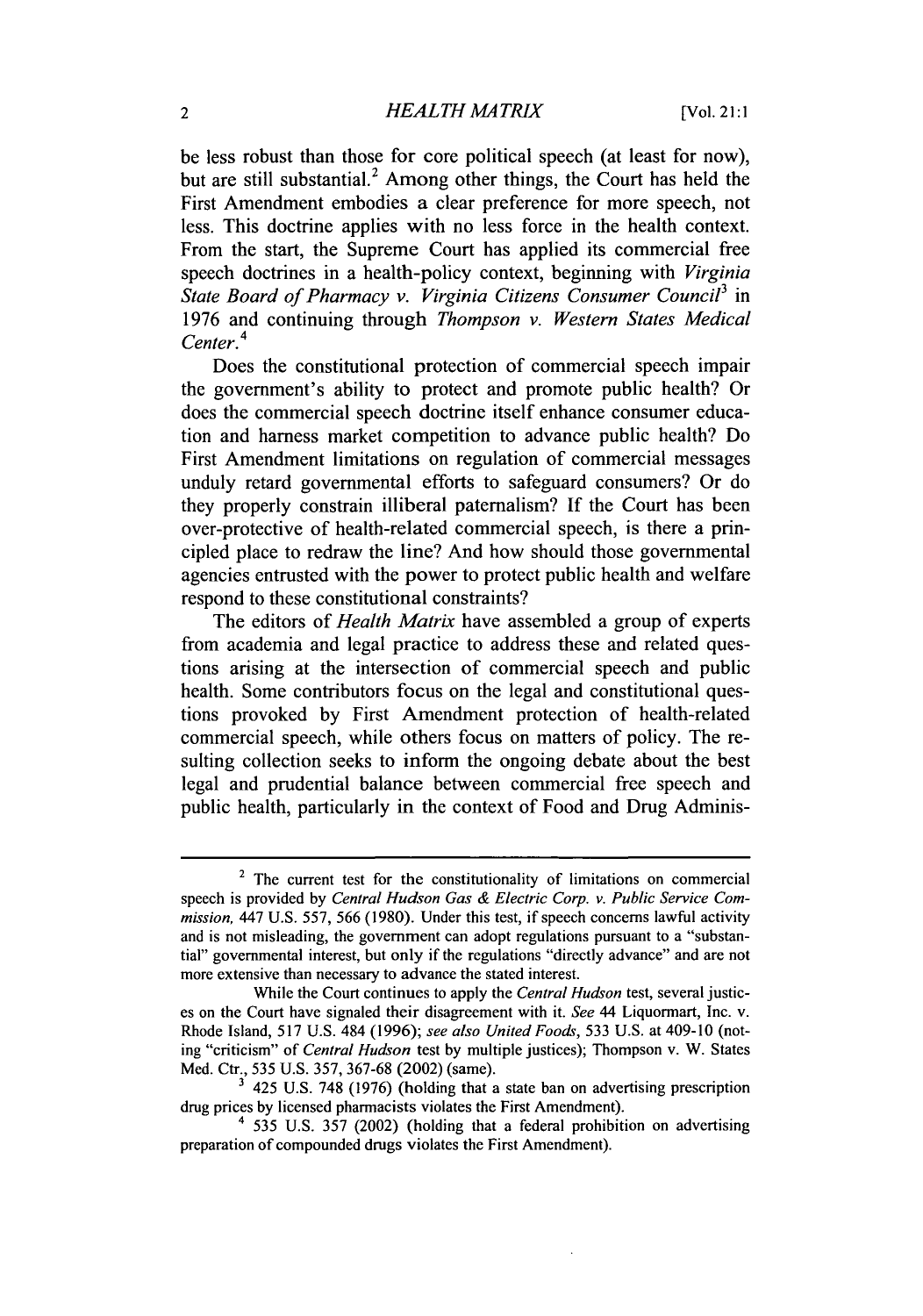tration **(FDA)** regulation of pharmaceuticals and other medical technologies.

Economist **J.** Howard Beales, former Director of the Federal Trade Commission's Bureau of Consumer Protection, surveys the economic literature on the market for information and considers its impact on commercial speech in the public health context.<sup>5</sup> His Article warns of the often-overlooked costs of limiting a robust marketplace of product-related and health-related information and questions the presumption that governmental restrictions on health-related information will advance public health. According to Beales, government intervention in the market for health-related information should focus on enhancing market performance, such as **by** reducing information costs and protecting against false or misleading claims, rather than directing or supplanting market outcomes. Ensuring the reliability and availability of relevant information is almost always preferable to suppressing information, he argues, noting that regulation of commercial speech may have unintended and potentially counterproductive effects. Thus, his paper questions whether the ubiquity of healthrelated commercial speech is much of a problem at all.

Professor Lars Noah argues that there exists a conflict between the Supreme Court's "robust" commercial speech doctrine and the FDA's efforts to protect public health through the regulation of pharmaceuticals and other medical technologies.<sup>6</sup> According to Noah, efforts to restrict or suppress information about drugs and devices are in tension with underlying First Amendment values and face greater judicial opposition than more targeted efforts to prevent fraud, cure potentially misleading messages, or otherwise promote health-related messages. Noah suggests that there is an inherent problem with applying a legal framework developed around the regulation of "vice products" to the regulation of drugs and other medical technologies, and that the **FDA** needs to confront the limitations existing commercial speech doctrine imposes on regulatory efforts.

Professor emeritus Margaret Gilhooley focuses on direct-toconsumer drug advertisements.<sup>7</sup> Summarizing arguments she has made at greater length elsewhere,<sup>8</sup> she argues that the First Amend-

s *See* **J.** Howard Beales *111, Health Related Claims, the Market for Information, and the First Amendment,* 21 **HEALTH MATRIx 7 (2011).**

**<sup>6</sup>** *See* Lars Noah, *Truth or Consequences?: Commercial Free Speech vs. Public Health Promotion (at the FDA),* 21 **HEALTH MATRIX 31 (2011).**

**<sup>7</sup>** *See* Margaret Gilhooley, *Commercial Speech, Drugs, Promotion and a Tailored Advertisement Moratorium,* 21 **HEALTH MATRIx 97 (2011).**

*<sup>8</sup> See* Margaret Gilhooley, *Drug Safety and Commercial Speech: Television Advertisements and Reprints on Off-Label Uses, 47* **SAN DIEGO** L. REV. 845 **(2010).**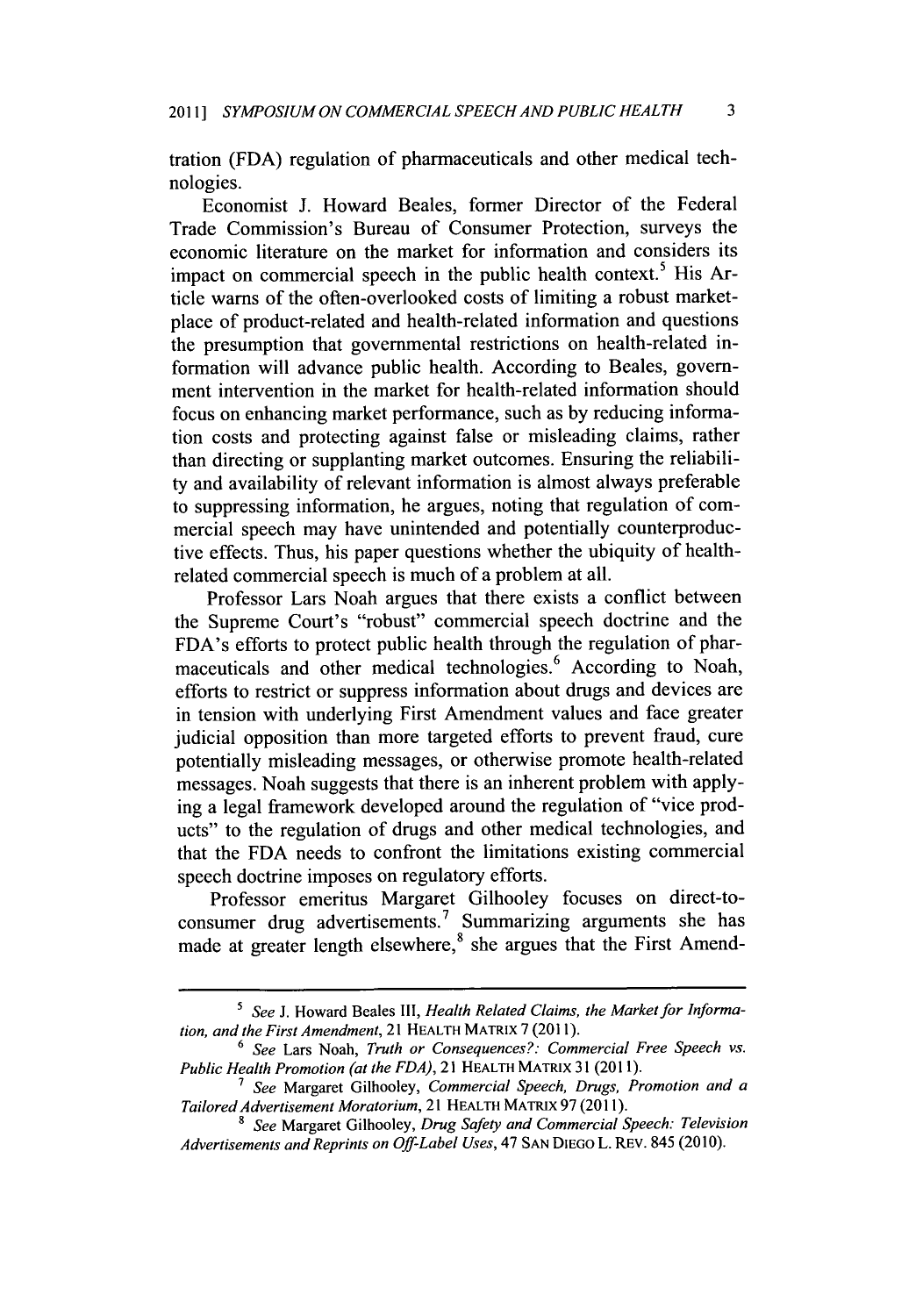#### 4 *HEALTH MATRIX* [Vol. 21:1

ment does not preclude Congress from regulating direct-to-consumer commercial messages about drugs, particularly with regard to offlabel uses. **If** adoption of such a policy requires the Supreme Court to revisit *Western States,* she would welcome this development if it were to allow the **FDA** to adopt further protections for public health.

Former **FDA** Chief Counsel Gerald Masoudi and Christopher Pruitt encourage a more cautious approach to the regulation of commercial speech in the health context.<sup>9</sup> According to Masoudi and Pruitt, several existing **FDA** policies and regulations already curtail constitutionally protected commercial speech. Allowing a government agency to serve as a "gatekeeper of speech" is troubling, they argue, particularly since some regulatory policies can be difficult to challenge in court. As a consequence, Masoudi and Pruitt urge the **FDA** to continue the initiative it began in 2002 to review whether its regulations, policies, and enforcement practices are consistent with First Amendment values.<sup>10</sup>

Gregory Conko takes an equally skeptical view of **FDA** regulation of speech, focusing on **FDA** policies regarding "off-label" uses of pharmaceuticals and medical devices." While the **FDA** is concerned about the promotion of unapproved uses for regulated drugs and devices, Conko argues such risks may be outweighed **by** the potential benefits of such uses, and that drug companies and device manufacturers should not be barred from promoting off-label uses. Conko argues that the FDA's current policy is unwise and **likely** unconstitutional, and suggests alternative, less-burdensome ways the agency could address concerns about health risks from unapproved uses.

Professor David Yosifon takes an entirely different tack, sidestepping the First Amendment questions altogether and focusing instead on the corporate form and the obligations of corporate managers.12 Professor Yosifon believes corporations have a tendency to communicate with consumers in ways that advance corporate interests at the expense of public health. Yet his Article suggests the problem **is** not First Amendment protection of corporate or commercial speech, but the internal norms that allow corporate executives to disseminate misleading or unhelpful messages to their customers. Yosifon sug-

*<sup>9</sup> See* Gerald Masoudi **&** Christopher Pruitt, *The Food & Drug Administration v. The First Amendment: A Survey of Recent FDA Enforcement,* 21 **HEALTH** MATRIX **111 (2011).**

**<sup>10</sup>** *See 67* Fed. Reg. 34,942 (May **16,** 2002).

<sup>&</sup>lt;sup>11</sup> See Gregory Conko, *Hidden Truth: The Perils and Protection of Off-Label Drug and Medical Device Promotion,* 21 **HEALTH MATRIX** 149 **(2011).**

**<sup>12</sup>***See* David **G.** Yosifon, *Discourse Norms as Default Rules: Structuring Corporate Speech to Multiple Stakeholders,* 21 **HEALTH MATRIX 189 (2011).**